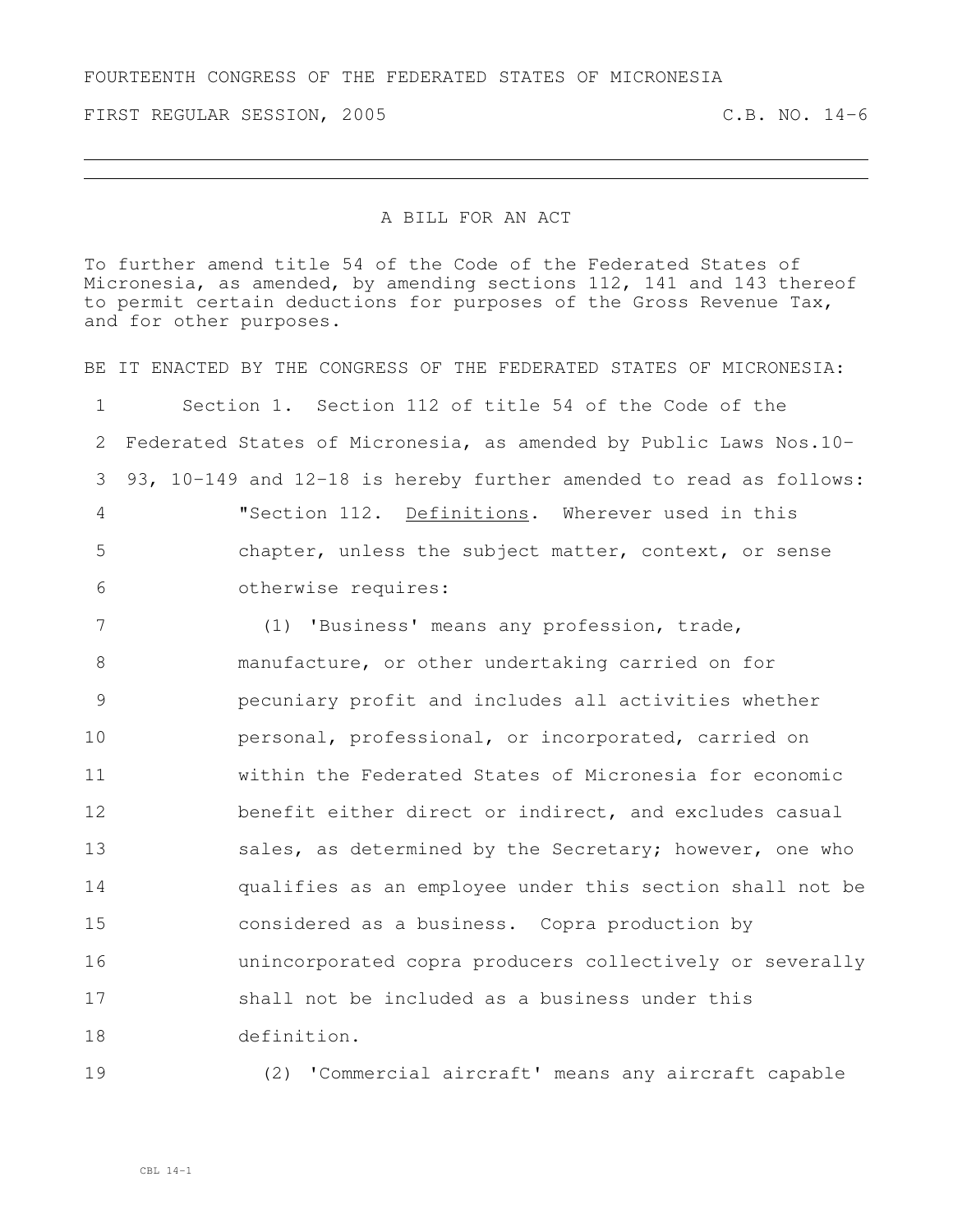of and intended for use in commercial aviation.

 (3) 'Employee' means any individual who, under the usual common law rules applicable in determining the employer-employee relationship, has the status of an employee.

 (4) 'Employer' includes any individual, corporation, association, joint stock company, bank, insurance company, credit union, cooperative, or other equity or group employing any person, and also includes the Federated States of Micronesia, State and local governments, and their agencies, charged with the disbursement of public moneys as salaries or wages. 'Employer' also includes the United States Government 14 and instrumentalities thereof.

 (5) 'Gross revenue' means the gross receipts, cash or accrued, of the taxpayer received as compensation for personal services and the gross receipts of the taxpayer derived from trade, business, commerce, or sales and the value proceeding or accruing from the sale of tangible personal property, or services, or both, and all receipts, actual or accrued by reason of the capital of 22 the business engaged in, including interest, rentals, **royalties, fees, or other emoluments however designated**  and without any deductions on account of the cost of 25 property sold, the cost of materials used, [labor cost],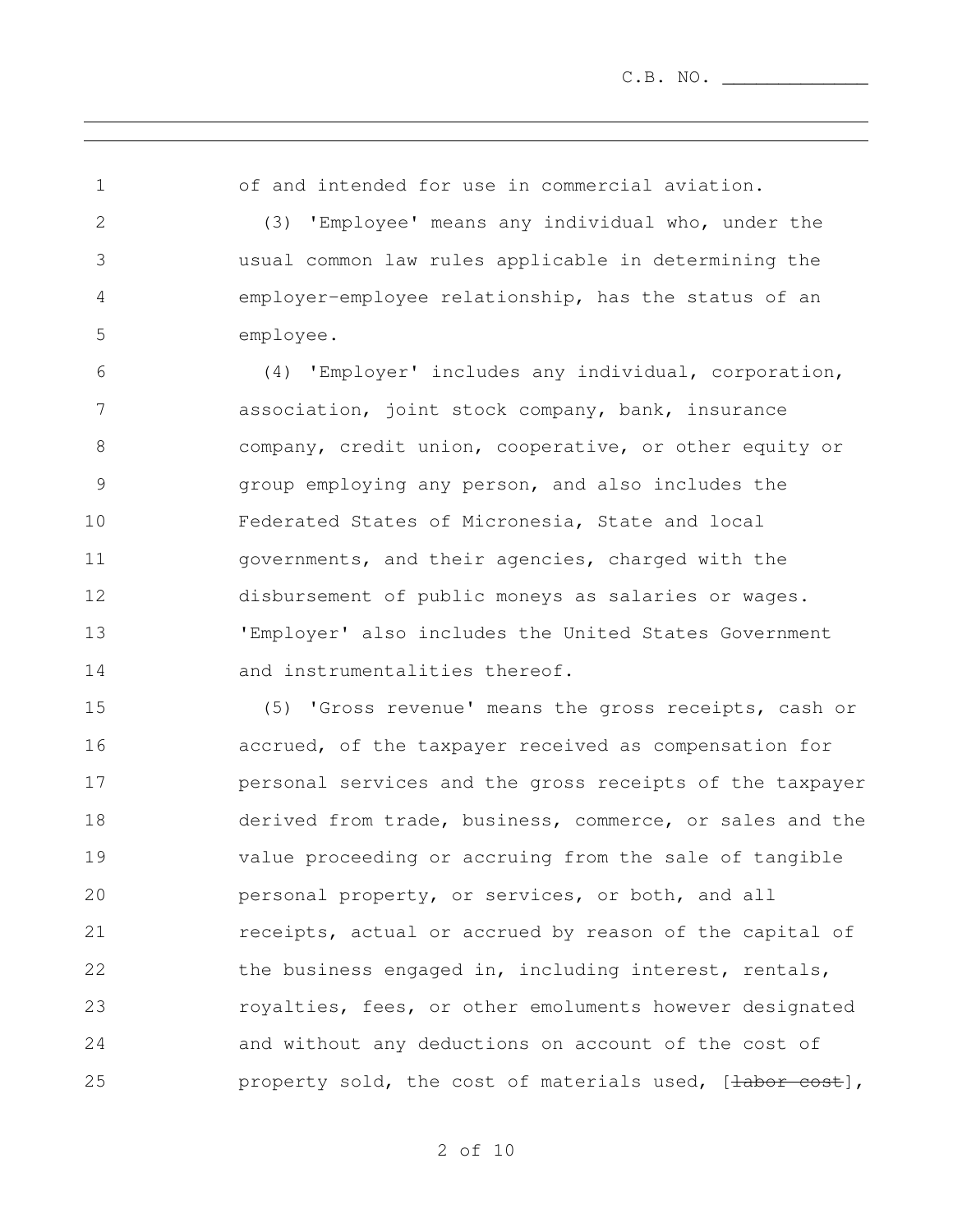taxes, royalties, or interest paid or any other expenses whatsoever. Gross revenue shall not include the following: (a) refunds and rebates; (b) moneys held in a fiduciary capacity; (c) wages and salaries, received by the taxpayer, 7 which are taxed under other provisions of this chapter; 8 (d) sale payments received for the sale of a commercial aircraft, to the extent that such sale payments in any quarter shall equal the rental payments made to the buyer/lessor by the seller/lessee of such aircraft for its rental by the seller/lessee; (e) rental payments received for the rental of a commercial aircraft, to the extent that such rental payments in any quarter shall equal the sale payments made to the seller/lessee by the buyer/lessor of such 17 aircraft for its purchase by the buyer/lessor; 18 (f) cash discounts allowed and taken on sales, 19 the proceeds of sale of goods, wares, or merchandise returned by customers when the sale price is refunded either in cash or by credit; or the sale price of any article accepted as part of payment of any new article sold, if the full sale price of a new article is included in 'gross revenue'; (g) funds received by an international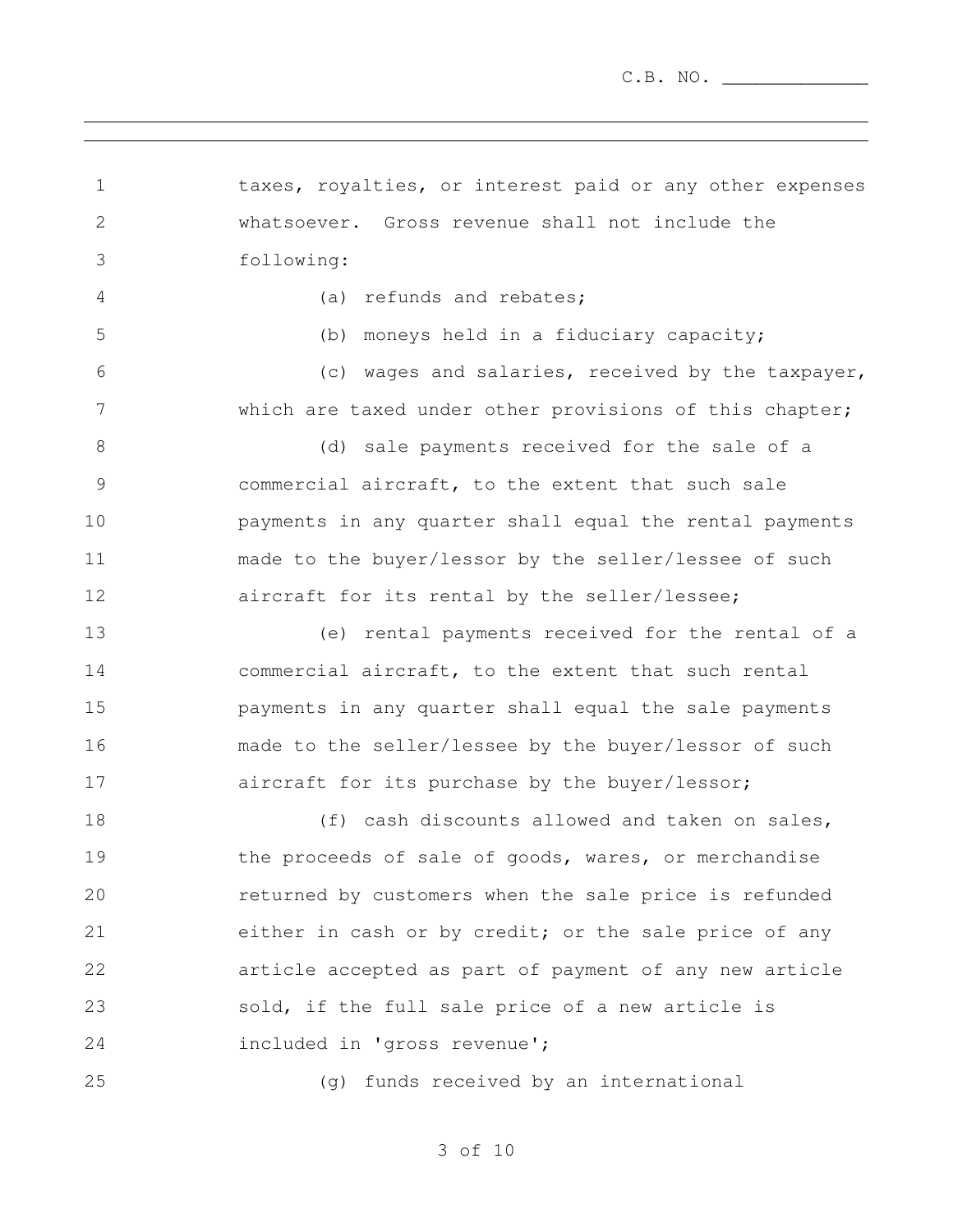C.B. NO. \_\_\_\_\_\_\_\_\_\_\_\_\_

| $\mathbf 1$   | organization, foreign contractor, or other foreign       |
|---------------|----------------------------------------------------------|
| $\mathbf{2}$  | entity paid from foreign aid proceeds donated to the     |
| 3             | Federated States of Micronesia pursuant to a foreign aid |
| 4             | agreement entered into by the Federated States of        |
| 5             | Micronesia, the terms of which require that such gross   |
| 6             | revenue shall not be subject to taxation by the          |
| 7             | Government of the Federated States of Micronesia;        |
| 8             | (h) proceeds of export sales of tangible personal        |
| $\mathcal{G}$ | property produced or manufactured in the Federated       |
| 10            | States of Micronesia and delivered to a buyer outside    |
| 11            | the Federated States of Micronesia;                      |
| 12            | (i) proceeds of sales of products of a processing        |
| 13            | facility in the Federated States of Micronesia which are |
| 14            | subsequently exported from, and not used in, the         |
| 15            | Federated States of Micronesia;                          |
| 16            | (j) proceeds of sales of fish by foreign or              |
| 17            | domestic fishing vessels to processing facilities within |
| 18            | the Federated States of Micronesia; or                   |
| 19            | (k) proceeds of sales of bait fish to foreign or         |
| 20            | domestic fishing vessels.                                |
| 21            | (6) 'Military or Naval Forces of the United States'      |
| 22            | and 'Armed Forces of the United States' means all        |
| 23            | regular and reserve components of the uniformed services |
| 24            | which are subject to the jurisdiction of the Secretary   |
| 25            | of the Army, Navy, or Air Force, and also includes the   |
|               |                                                          |

,我们也不会有什么。""我们的人,我们也不会有什么?""我们的人,我们也不会有什么?""我们的人,我们也不会有什么?""我们的人,我们也不会有什么?""我们的人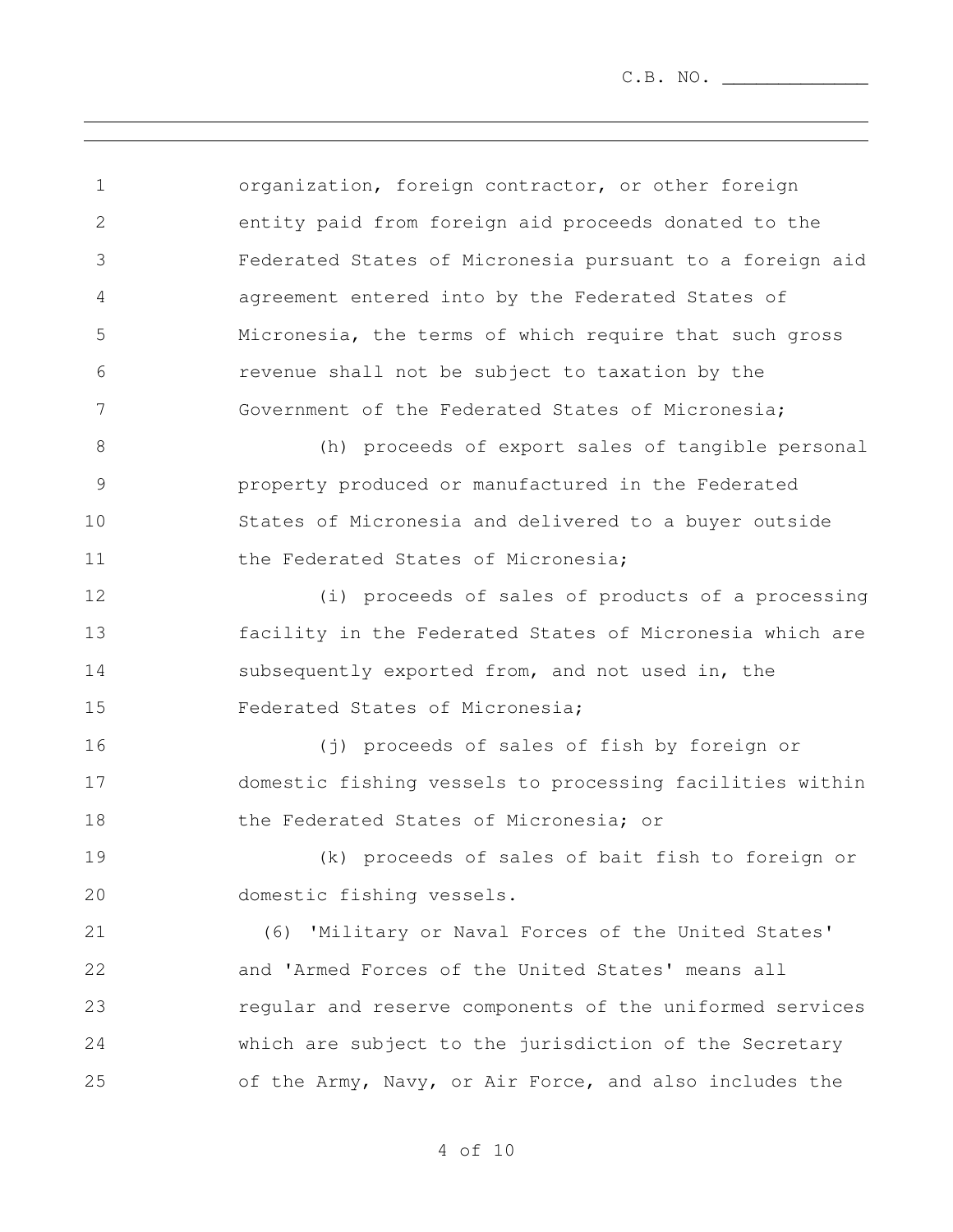the control of the control of the control of the control of the control of the control of the control of the control of the control of the control of the control of the control of the control of the control of the control

| 1            | Coast Guard.                                               |
|--------------|------------------------------------------------------------|
| $\mathbf{2}$ | 'Month' means calendar month.<br>(7)                       |
| 3            | (8) Taxable Gross Revenues' shall mean, for any tax        |
| 4            | period, the figure calculated by deducting from the        |
| 5            | Gross Revenues for the period, the following expenses of   |
| 6            | the business for that period:                              |
| 7            | (a) wages, salaries and benefits reasonably paid           |
| 8            | by the taxpayer to or on behalf of employees of the        |
| 9            | business for personal services relating to producing the   |
| 10           | Gross Revenues, as such wages and salaries are reported    |
| 11           | pursuant to subchapter III of chapter 1 of title 54 of     |
| 12           | the Code of the Federated States of Micronesia; and        |
| 13           | (b) Social Security contributions by the business          |
| 14           | in respect of its employees pursuant to section 902 of     |
| 15           | title 53 of the Code of the Federated States of            |
| 16           | Micronesia.                                                |
| 17           | (9) 'Processing facility' means a business that            |
| 18           | prepares, alters, and/or packages raw materials into a     |
| 19           | finished product for resale.                               |
| 20           | [(9) [10] 'Purchase payments' means payments on the actual |
| 21           | selling price, including any interest, carrying charges,   |
| 22           | or other charges associated with a sale. As used           |
| 23           | herein, the word 'sale' implies a transfer of ownership    |
| 24           | of that which is sold, in exchange for the purchase        |
| 25           | payments or promise thereof.                               |

and the control of the control of the control of the control of the control of the control of the control of the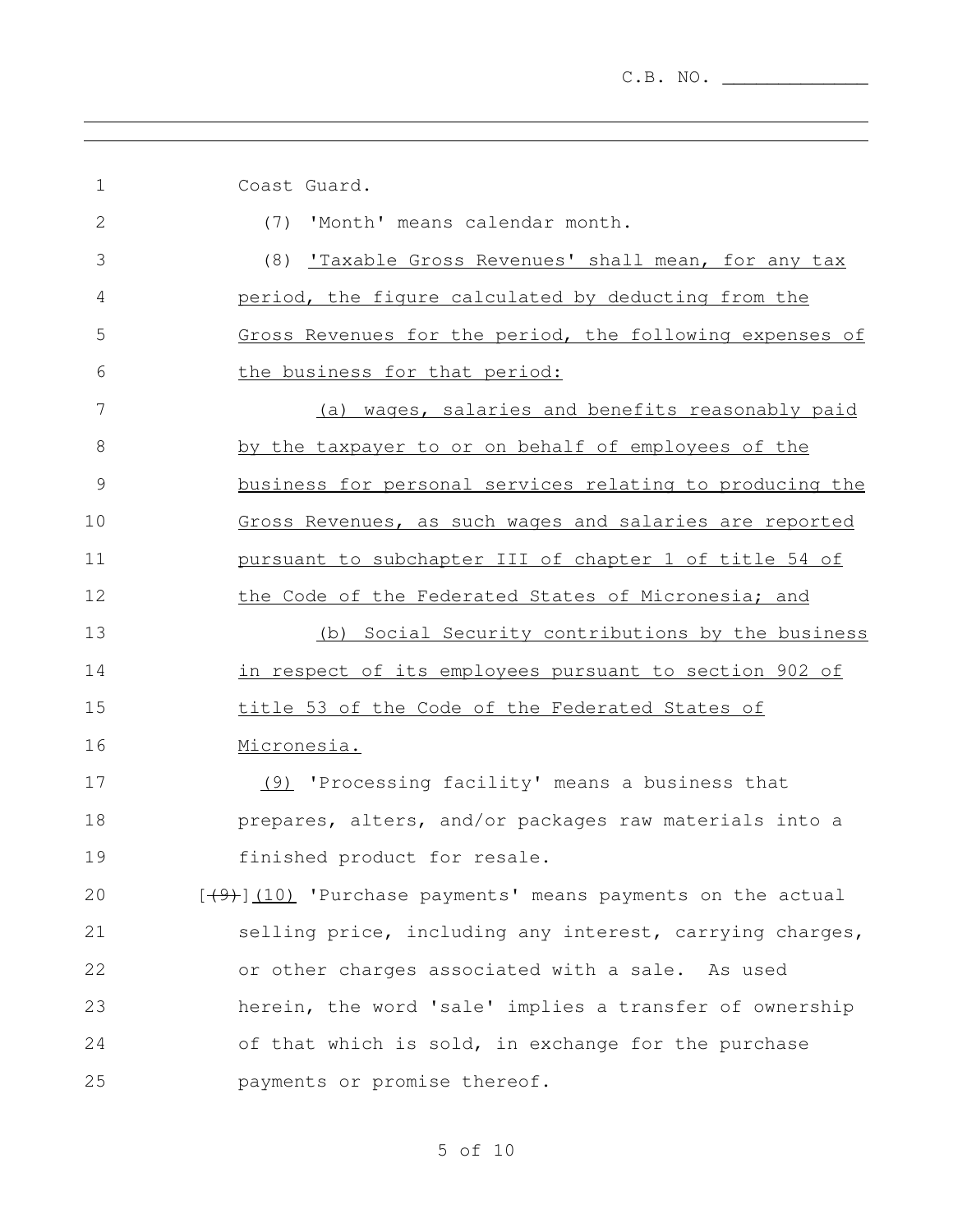1 [<del>(10)</del>](11) 'Rental payments' means any payments made in exchange for use or rental, and includes interest, carrying charges, or other charges associated with use or rental. 5 [<del>(11)</del>](12) 'Secretary' means the Secretary of the Department of Finance and Administration. 7 [<del>(12)</del>](13) 'Wages' or 'Salaries' means and includes commissions, fees, compensation, emoluments, bonuses, and every and all other kinds of compensation paid for, or credited or attributable to, personal services performed by an individual, which services have been performed by such person as an employee. Wages and salaries shall not include the following: (a) any payment received from the United States by members of the Military or Naval Forces of the United 16 States or the Armed Forces of the United States; (b) reasonable per diem and travel allowances to 18 the extent that they do not exceed any comparable Federated States of Micronesia Government rates; (c) rental value of a home furnished to any employee or a reasonable rental allowance paid to any employee (to the extent such allowance is used by the employee to rent or provide a home); (d) any payment on account of sickness or accident disability, or any payment of medical or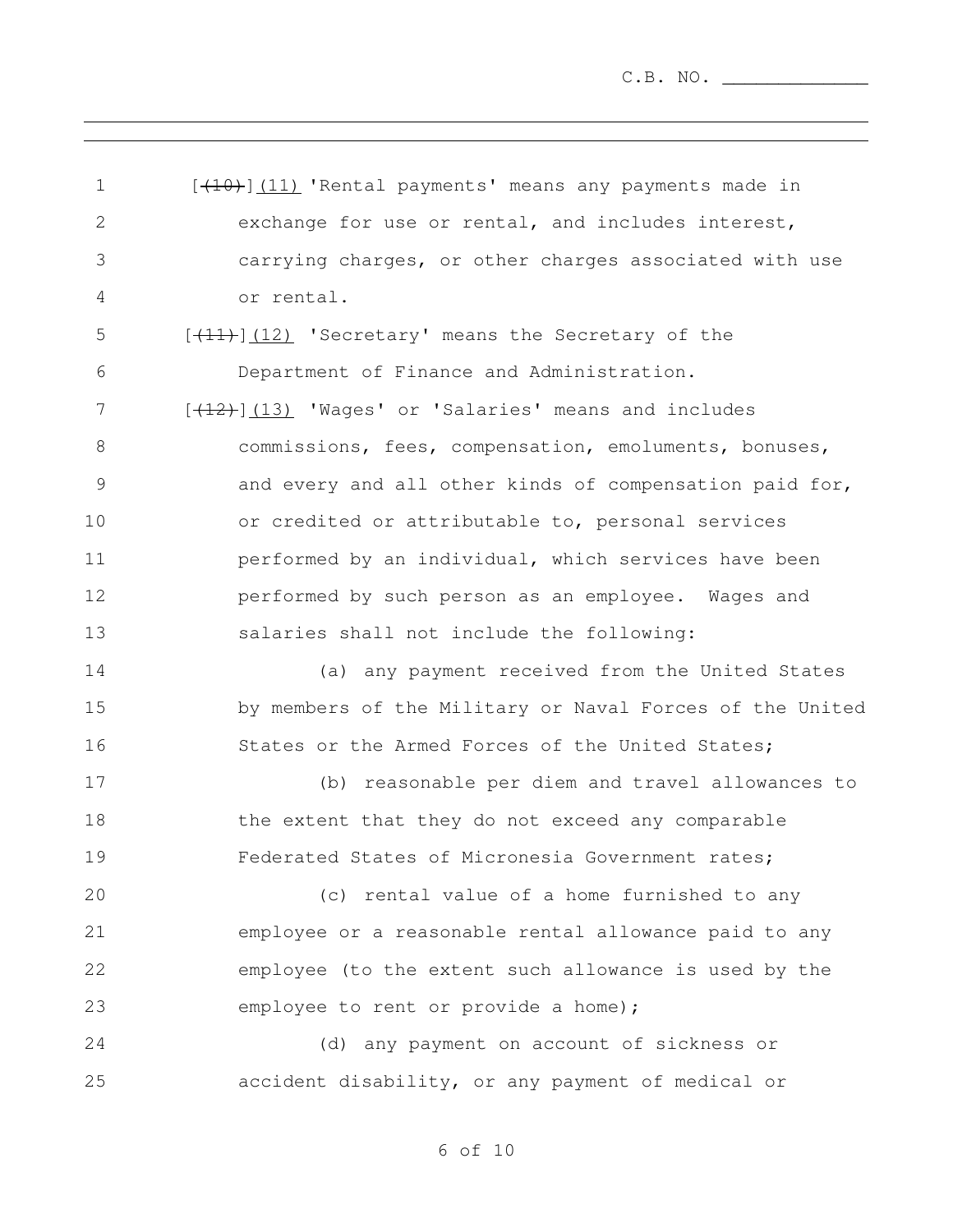C.B. NO. \_\_\_\_\_\_\_\_\_\_\_\_\_

 hospitalization expenses, made by an employer to or on behalf of an employee; provided, however, that normal wages or salaries paid to an employee for a period of time during which he is excused from work because of sickness shall not be excluded from wages and salaries under this subsection; (e) any payment made to or on behalf of an 8 employee or to his beneficiary from a trust or annuity; (f) remuneration paid in any medium other than cash to an employee for service not in the ordinary course of the employer's trade or business; (g) remuneration paid for casual or intermittent labor not performed in the ordinary course of the employer's trade or business and for not more than one 15 week in each calendar month; (h) any payment in the form of a scholarship, fellowship, or stipend made to any employee while he is a full-time, bona fide student at an educational institution; (i) any payment received by a minister of the gospel or clergyman from a religious group or organization; (j) any payment received by an employee for services performed as a domestic or household employee 25 for a private individual or family;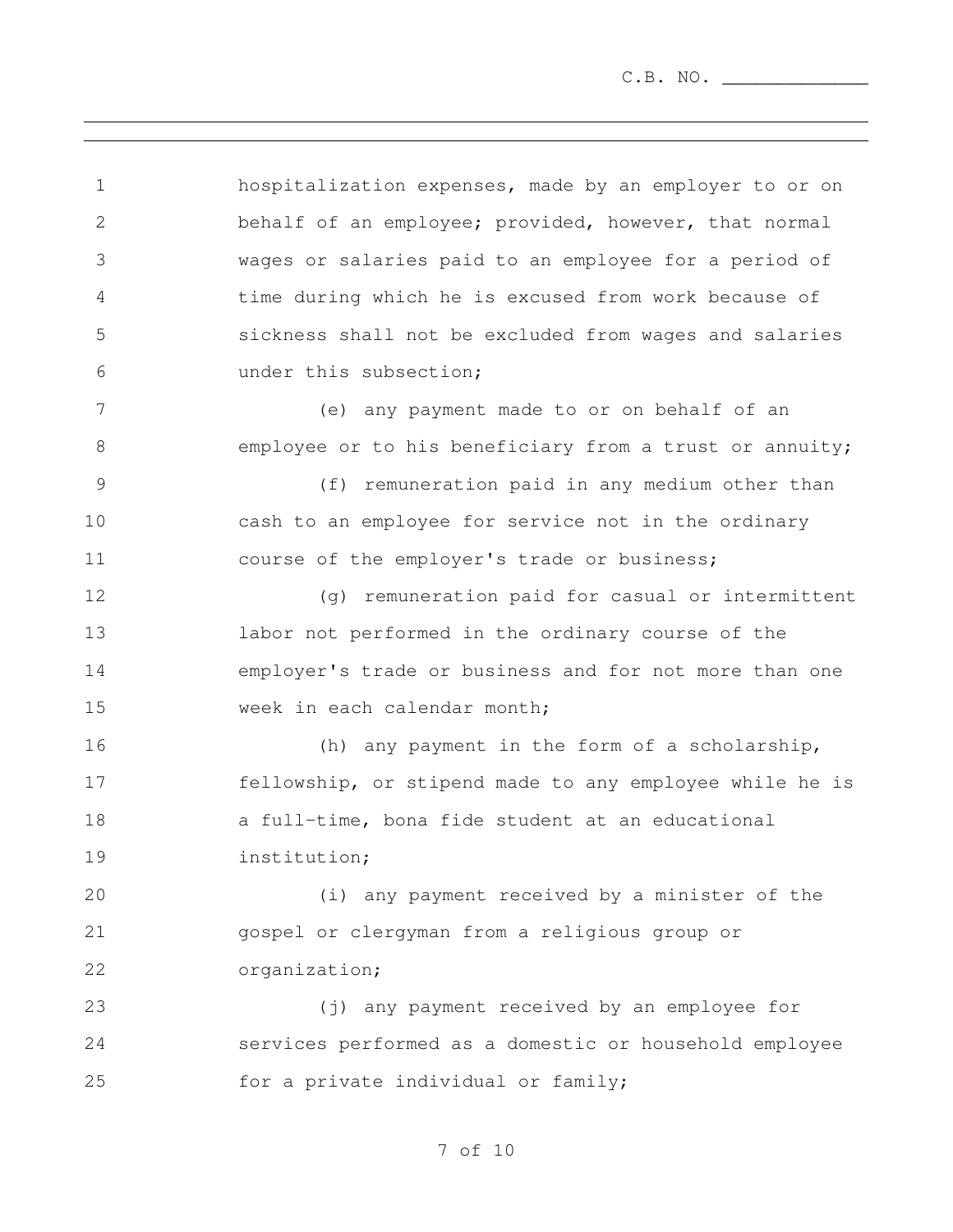(k) any payment received by an employee, who is not a citizen of the Federated States of Micronesia, while employed by an international organization, foreign contractor, or other foreign entity performing services or otherwise conducting business in furtherance of a foreign aid agreement entered into by the Federated States of Micronesia, the terms of which require that such wages and salaries shall not be subject to taxation by the Government of the Federated States of Micronesia; or (l) the foreign service premium authorized by section 163 of title 52 of the Code of the Federated States of Micronesia. [ $(13)$ ] $(14)$  'Year' means calendar year." Section 2. Section 141 of title 54 of the Code of the Federated States of Micronesia is hereby amended to read as follows: 18 TSection 141. Tax on gross revenues; Exemption. (1) There shall be assessed, levied, collected, and paid a tax of \$80 per year upon that portion of 21 the amount of taxable gross revenues earned by every business subject to the provisions of this chapter which does not exceed \$10,000 per year. (2) There shall be assessed, levied, collected, and paid a tax of three percent per year upon that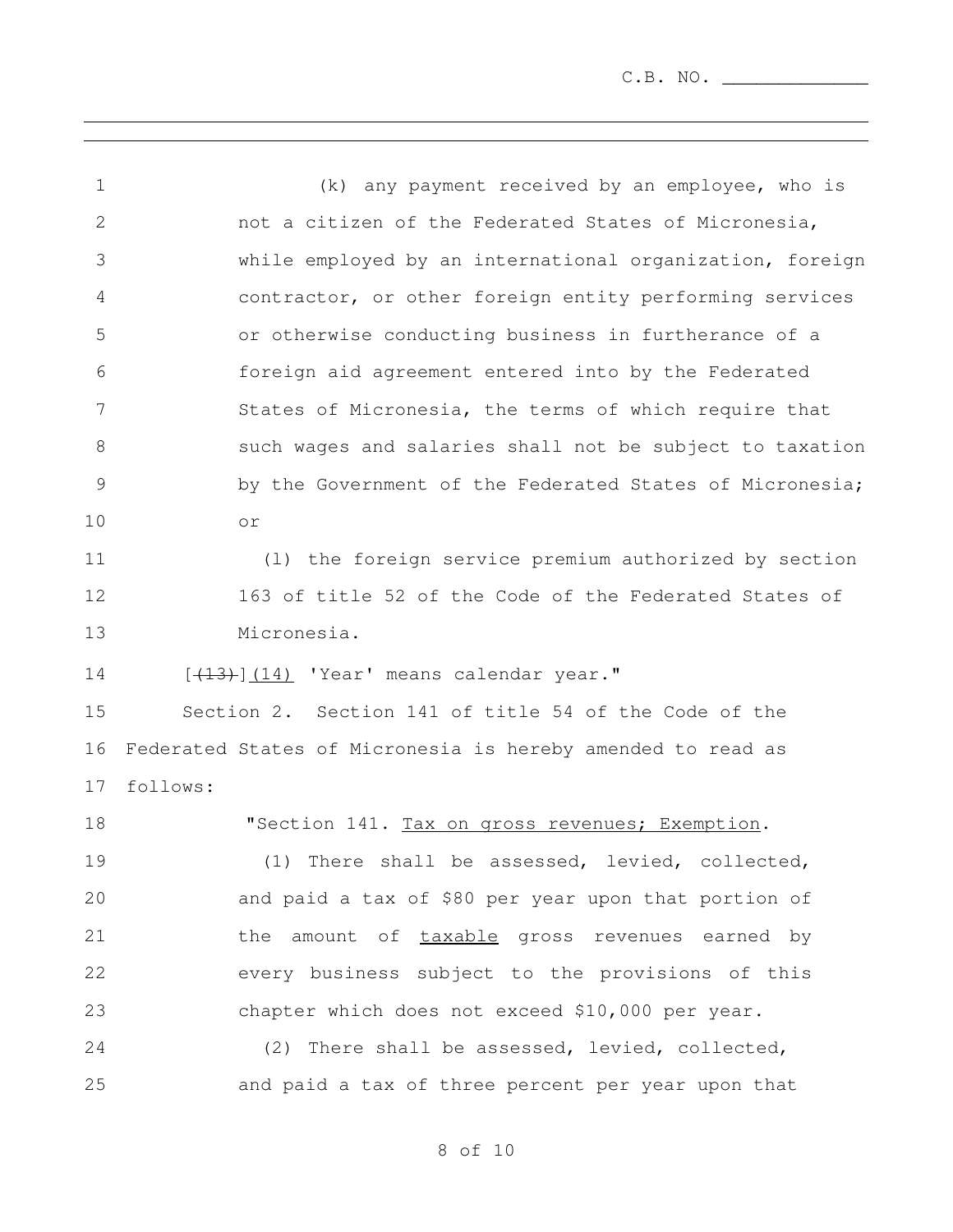C.B. NO. \_\_\_\_\_\_\_\_\_\_\_\_\_

**portion of the amount of taxable gross revenues**  earned by every business subject to the provisions of this chapter which is in excess of \$10,000 per year.

 (3) Businesses which earn gross revenues of not more than \$2,000 per year are exempt from taxation under this section. The deduction shall be claimed by the business by filing for a refund under the provisions of sections 122 and 123 of this chapter.

 (4) For the purpose of section 805 of this title, every business that operates in more than one State of the Federated States of Micronesia shall file a separate tax return for revenue collected in each 14 State."

 Section 3. Section 143 of title 54 of the Code of the Federated States of Micronesia is hereby amended to read as follows:

 "Section 143. Returns and payment of tax on 19 taxable gross revenue.

 (1) Every business, on or before the last day of the month following the close of each quarter, to wit: on or before April 30, July 31, October 31, 23 January 31, shall pay, based on its taxable gross **revenue of the preceding quarter, the amount of tax**  imposed by this chapter to the National revenue officer in the State in which the business has its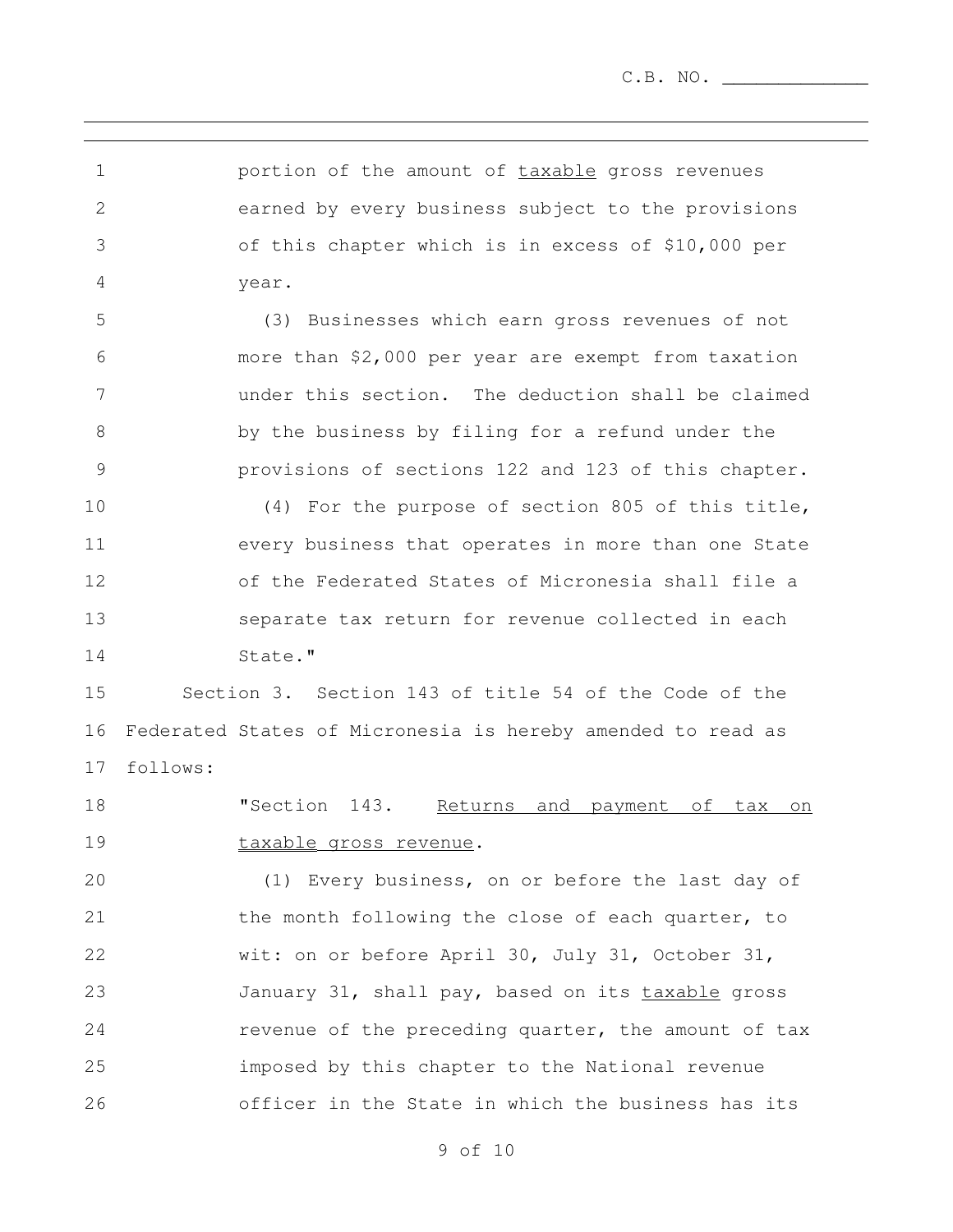principal place of business in the Federated States of Micronesia, or to the Secretary.

 (2) Each business shall, on or before the date provided for payment of tax under this section, make a full, true, and correct return showing all 6 [such] gross revenue received, accrued, or earned 7 by the business, the taxable gross revenues of the business, the expenses for wages and salaries and social security contributions claimed by the business in calculating its taxable gross revenue and the amounts deducted and set aside on account 12 [thereof] of the taxable gross revenues during the preceding quarter.

 (3) The return shall be filed at the place in this section prescribed for payment of the tax and shall include such other information as shall be required or prescribed by the Secretary. The Secretary, for good cause, may extend the time for making payments and returns, but not beyond the last day of the first month succeeding the regular 21 due date thereof.

 Section 4. This act shall become law upon approval by the President of the Federated States of Micronesia or upon its becoming law without such approval.

26 Date: \_5/12/05 1ntroduced by: /s/ Isaac v. Frigir